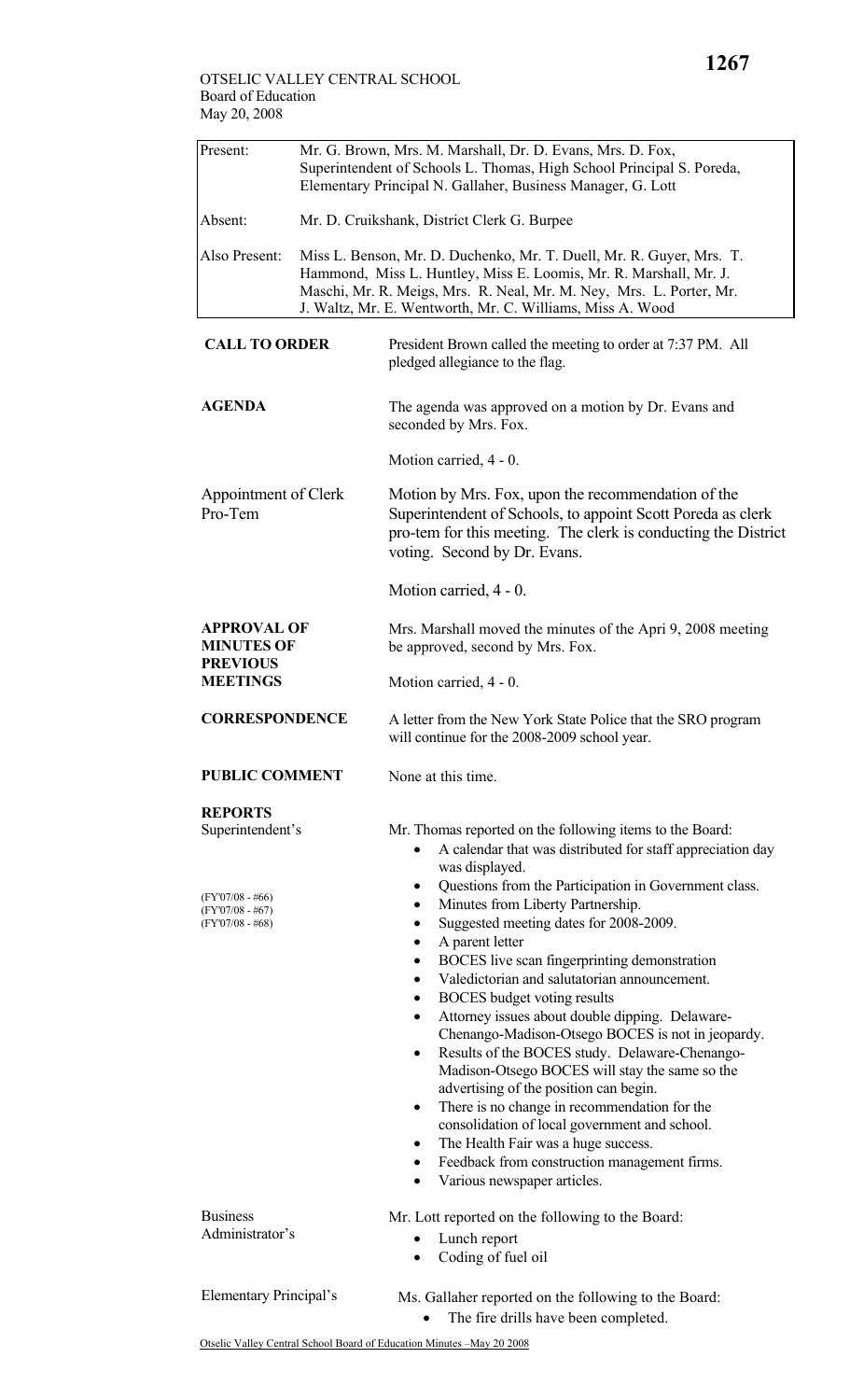| ٠                                                                                                                                                                     |                                       |                                                                                                                                                                                                                                                                                                                                                                                                                                                                                                                                                                                                                                                                                                                     |  |  |
|-----------------------------------------------------------------------------------------------------------------------------------------------------------------------|---------------------------------------|---------------------------------------------------------------------------------------------------------------------------------------------------------------------------------------------------------------------------------------------------------------------------------------------------------------------------------------------------------------------------------------------------------------------------------------------------------------------------------------------------------------------------------------------------------------------------------------------------------------------------------------------------------------------------------------------------------------------|--|--|
| Mr. Poreda reported on the following the Board:<br>The fire drills have been completed.<br>$\bullet$<br>The observations have been completed.<br>$\bullet$            |                                       |                                                                                                                                                                                                                                                                                                                                                                                                                                                                                                                                                                                                                                                                                                                     |  |  |
| $\bullet$                                                                                                                                                             |                                       |                                                                                                                                                                                                                                                                                                                                                                                                                                                                                                                                                                                                                                                                                                                     |  |  |
|                                                                                                                                                                       |                                       |                                                                                                                                                                                                                                                                                                                                                                                                                                                                                                                                                                                                                                                                                                                     |  |  |
| Motion by Mrs. Fox to accept the financial reports as presented.<br>Second by Mrs. Marshall.                                                                          |                                       |                                                                                                                                                                                                                                                                                                                                                                                                                                                                                                                                                                                                                                                                                                                     |  |  |
|                                                                                                                                                                       |                                       |                                                                                                                                                                                                                                                                                                                                                                                                                                                                                                                                                                                                                                                                                                                     |  |  |
|                                                                                                                                                                       |                                       |                                                                                                                                                                                                                                                                                                                                                                                                                                                                                                                                                                                                                                                                                                                     |  |  |
| This meeting constitutes the third reading and adoption of<br>Section 6000 of the Otselic Valley Central School Policy<br>Manual.                                     |                                       |                                                                                                                                                                                                                                                                                                                                                                                                                                                                                                                                                                                                                                                                                                                     |  |  |
| Dr. Evans.                                                                                                                                                            |                                       |                                                                                                                                                                                                                                                                                                                                                                                                                                                                                                                                                                                                                                                                                                                     |  |  |
| Motion carried, 4 - 0.                                                                                                                                                |                                       |                                                                                                                                                                                                                                                                                                                                                                                                                                                                                                                                                                                                                                                                                                                     |  |  |
| This meeting constitutes the second reading of sections 7000 of<br>Policy Manual - Second<br>Reading Section 7000<br>the Otselic Valley Central School policy Manual. |                                       |                                                                                                                                                                                                                                                                                                                                                                                                                                                                                                                                                                                                                                                                                                                     |  |  |
| <b>NEW BUSINESS</b>                                                                                                                                                   |                                       |                                                                                                                                                                                                                                                                                                                                                                                                                                                                                                                                                                                                                                                                                                                     |  |  |
| Motion by Mrs. Marshall, upon the recommendation of the<br>Superintendent of Schools, to approve the following personnel<br>recommendations:                          |                                       |                                                                                                                                                                                                                                                                                                                                                                                                                                                                                                                                                                                                                                                                                                                     |  |  |
| Patricia Rounds                                                                                                                                                       | Abolition of<br>position as a         | Effective July 1,<br>2008                                                                                                                                                                                                                                                                                                                                                                                                                                                                                                                                                                                                                                                                                           |  |  |
|                                                                                                                                                                       | assistant                             |                                                                                                                                                                                                                                                                                                                                                                                                                                                                                                                                                                                                                                                                                                                     |  |  |
|                                                                                                                                                                       | appointment                           |                                                                                                                                                                                                                                                                                                                                                                                                                                                                                                                                                                                                                                                                                                                     |  |  |
|                                                                                                                                                                       |                                       |                                                                                                                                                                                                                                                                                                                                                                                                                                                                                                                                                                                                                                                                                                                     |  |  |
|                                                                                                                                                                       | the State                             |                                                                                                                                                                                                                                                                                                                                                                                                                                                                                                                                                                                                                                                                                                                     |  |  |
|                                                                                                                                                                       |                                       |                                                                                                                                                                                                                                                                                                                                                                                                                                                                                                                                                                                                                                                                                                                     |  |  |
|                                                                                                                                                                       | substitute school                     |                                                                                                                                                                                                                                                                                                                                                                                                                                                                                                                                                                                                                                                                                                                     |  |  |
|                                                                                                                                                                       | aide, substitute                      |                                                                                                                                                                                                                                                                                                                                                                                                                                                                                                                                                                                                                                                                                                                     |  |  |
|                                                                                                                                                                       | and substitute                        |                                                                                                                                                                                                                                                                                                                                                                                                                                                                                                                                                                                                                                                                                                                     |  |  |
|                                                                                                                                                                       | cafeteria                             |                                                                                                                                                                                                                                                                                                                                                                                                                                                                                                                                                                                                                                                                                                                     |  |  |
|                                                                                                                                                                       |                                       |                                                                                                                                                                                                                                                                                                                                                                                                                                                                                                                                                                                                                                                                                                                     |  |  |
|                                                                                                                                                                       |                                       |                                                                                                                                                                                                                                                                                                                                                                                                                                                                                                                                                                                                                                                                                                                     |  |  |
|                                                                                                                                                                       | appointment<br>pending                |                                                                                                                                                                                                                                                                                                                                                                                                                                                                                                                                                                                                                                                                                                                     |  |  |
|                                                                                                                                                                       | clearance from<br>the State           |                                                                                                                                                                                                                                                                                                                                                                                                                                                                                                                                                                                                                                                                                                                     |  |  |
|                                                                                                                                                                       | ٠<br>Colleen English<br>Kellie Bishop | The observations have been completed.<br>Photos from a grant were shared.<br>Social studies 5 results were shared.<br>Otselic Valley is on the rapidly improving list.<br>He has attended the cognitive coaching workshop.<br>A Holocaust speaker presented to the public on May 19 <sup>th</sup><br>and to the students on May 20 <sup>th</sup> .<br>None at this time.<br>Motion carried, 4 - 0.<br>Motion by Mr. Brown, upon the recommendation of the<br>Superintendent of Schools, to adopt section 6000 of the<br>Otselic Valley Central School Policy Manual. Second by<br>licensed teaching<br>Conditional<br>pending<br>clearance from<br>Education<br>Department as a<br>custodial worker,<br>Conditional |  |  |

Department as a substitute clerical worker and substitute school

aide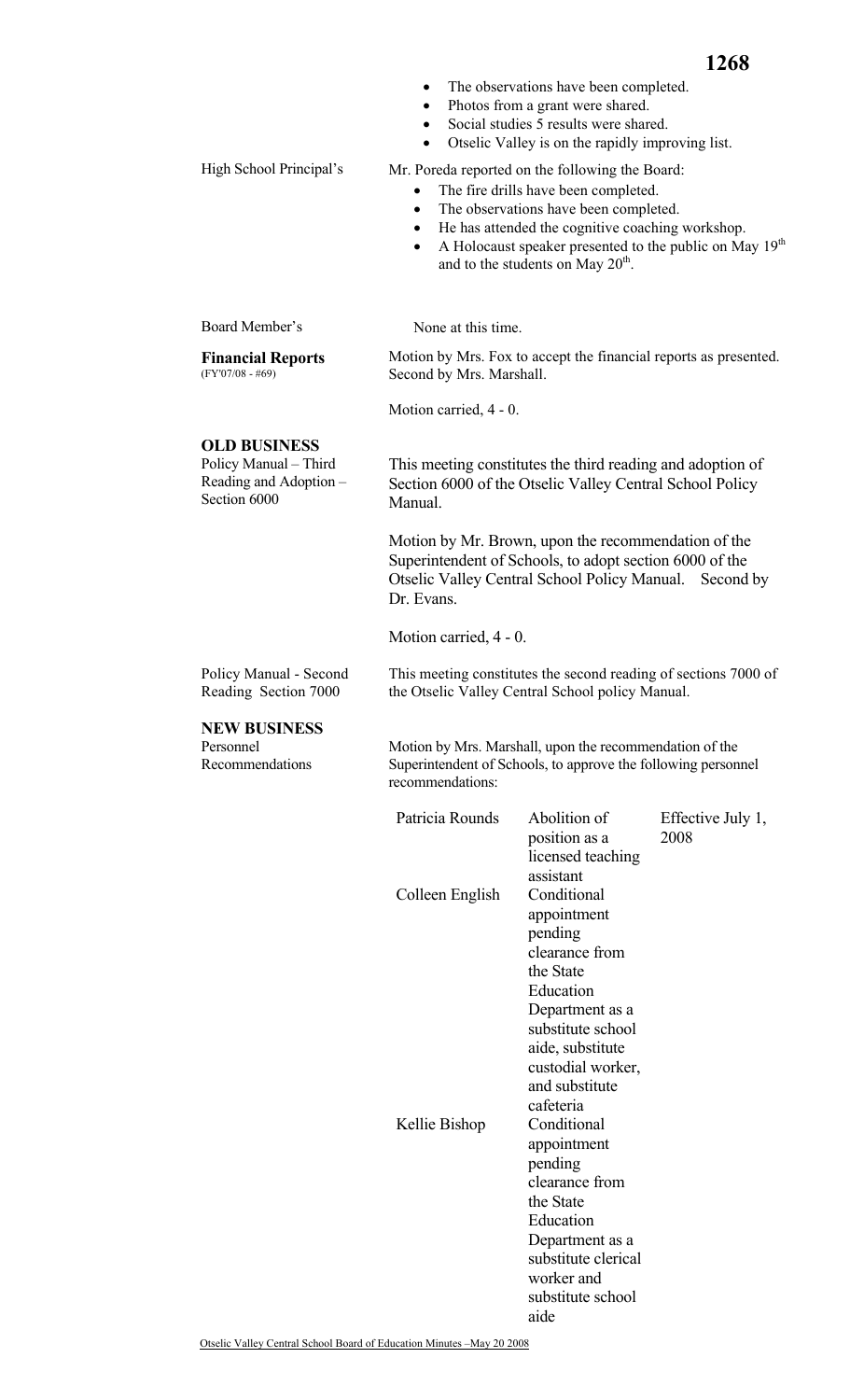|                                                                                               |                                                                                                                                                                                                                                                                                                                                                                                                                                                                              |                                                    | 1269                        |  |
|-----------------------------------------------------------------------------------------------|------------------------------------------------------------------------------------------------------------------------------------------------------------------------------------------------------------------------------------------------------------------------------------------------------------------------------------------------------------------------------------------------------------------------------------------------------------------------------|----------------------------------------------------|-----------------------------|--|
|                                                                                               | <b>Sharon Benson</b>                                                                                                                                                                                                                                                                                                                                                                                                                                                         | Appointment as a<br>substitute<br>custodial worker |                             |  |
|                                                                                               | Robert Fisher                                                                                                                                                                                                                                                                                                                                                                                                                                                                | Resignation as a<br>science teacher                | Effective June 30,<br>2008. |  |
|                                                                                               | Second by Dr. Evans.                                                                                                                                                                                                                                                                                                                                                                                                                                                         |                                                    |                             |  |
|                                                                                               | Motion carried, $4-0$ .                                                                                                                                                                                                                                                                                                                                                                                                                                                      |                                                    |                             |  |
| Tenure Appointment<br>- Lacey Eaves -<br><b>School Counselor</b>                              | Motion by Mrs. Marshall, upon the recommendation of the<br>Superintendent of Schools, that Lacey Eaves, 6607 Lebanon<br>Road, Earlville NY 13332, having successfully completed<br>her probationary period $(7/1/2005 - 6/30/2008)$ and having<br>permanent certification as a school counselor, certification<br>number 11678980, be granted a tenure appointment in the<br>school counselor area, effective July 2, 2008. Second by<br>Mrs. Fox.                           |                                                    |                             |  |
|                                                                                               | Motion carried, 4 - 0.                                                                                                                                                                                                                                                                                                                                                                                                                                                       |                                                    |                             |  |
| Tenure Appointment<br>- Elizabeth Spalluto -<br><b>Elementary Teacher</b>                     | Motion by Dr. Evans, upon the recommendation of the<br>Superintendent of Schools, that Elizabeth Spalluto, PO Box<br>761 Norwich NY 13815, having successfully completed her<br>probationary period $(7/1/2005 - 6/30/2008)$ and having<br>initial certification in childhood education grades 1-6,<br>certification number 1878445, be granted a tenure<br>appointment in the childhood education grades 1-6 area,<br>effective September 3, 2008. Second by Mrs. Marshall. |                                                    |                             |  |
|                                                                                               | Motion carried, 4 - 0.                                                                                                                                                                                                                                                                                                                                                                                                                                                       |                                                    |                             |  |
| Reorganizational<br><b>Meeting Date</b>                                                       | Motion by Mrs. Fox, upon the recommendation of the<br>Superintendent of Schools, to set the date for the<br>reorganizational meeting as July 9, 2008. Second by Dr.<br>Evans.                                                                                                                                                                                                                                                                                                |                                                    |                             |  |
|                                                                                               | Motion carried, 4 - 0.                                                                                                                                                                                                                                                                                                                                                                                                                                                       |                                                    |                             |  |
| Committee on<br><b>Special Education</b><br>Recommendations                                   | Motion by Dr. Evans, to accept the recommendations made<br>by the Committee on Special Education resulting from the<br>meetings of March 31, April 4, April 7, April 28, April 29,<br>April 30 and May 2, 2008. Second by Mrs. Marshall.                                                                                                                                                                                                                                     |                                                    |                             |  |
|                                                                                               | Motion carried, 4 - 0.                                                                                                                                                                                                                                                                                                                                                                                                                                                       |                                                    |                             |  |
| Policy Manual – First<br>Reading - Section 8000<br>$(FY'07/08 - #70)$                         | This meeting constitutes the first reading of section 8000 of<br>the Otselic Valley Central School Policy Manual.                                                                                                                                                                                                                                                                                                                                                            |                                                    |                             |  |
| <b>Executive Session</b>                                                                      | Motion by Mr. Brown to enter executive session at 8:31 PM<br>for the purpose of personnel, second by Dr. Evans.                                                                                                                                                                                                                                                                                                                                                              |                                                    |                             |  |
|                                                                                               | Motion carried, 4 - 0.                                                                                                                                                                                                                                                                                                                                                                                                                                                       |                                                    |                             |  |
| Open Session<br>Motion by Dr. Evans to resume open session at 9:08 PM,<br>second by Mrs. Fox. |                                                                                                                                                                                                                                                                                                                                                                                                                                                                              |                                                    |                             |  |
|                                                                                               | Motion carried, 4 - 0.                                                                                                                                                                                                                                                                                                                                                                                                                                                       |                                                    |                             |  |
| <b>Voting Results</b>                                                                         | Motion by Dr. Evans, upon the recommendation of the<br>Superintendent of Schools, to accept the results of the budget<br>vote, bus proposition, capital reserve fund proposition, and<br>board member election as follows:                                                                                                                                                                                                                                                   |                                                    |                             |  |
|                                                                                               | Budget vote:                                                                                                                                                                                                                                                                                                                                                                                                                                                                 | 146 Yes                                            | 98 No                       |  |